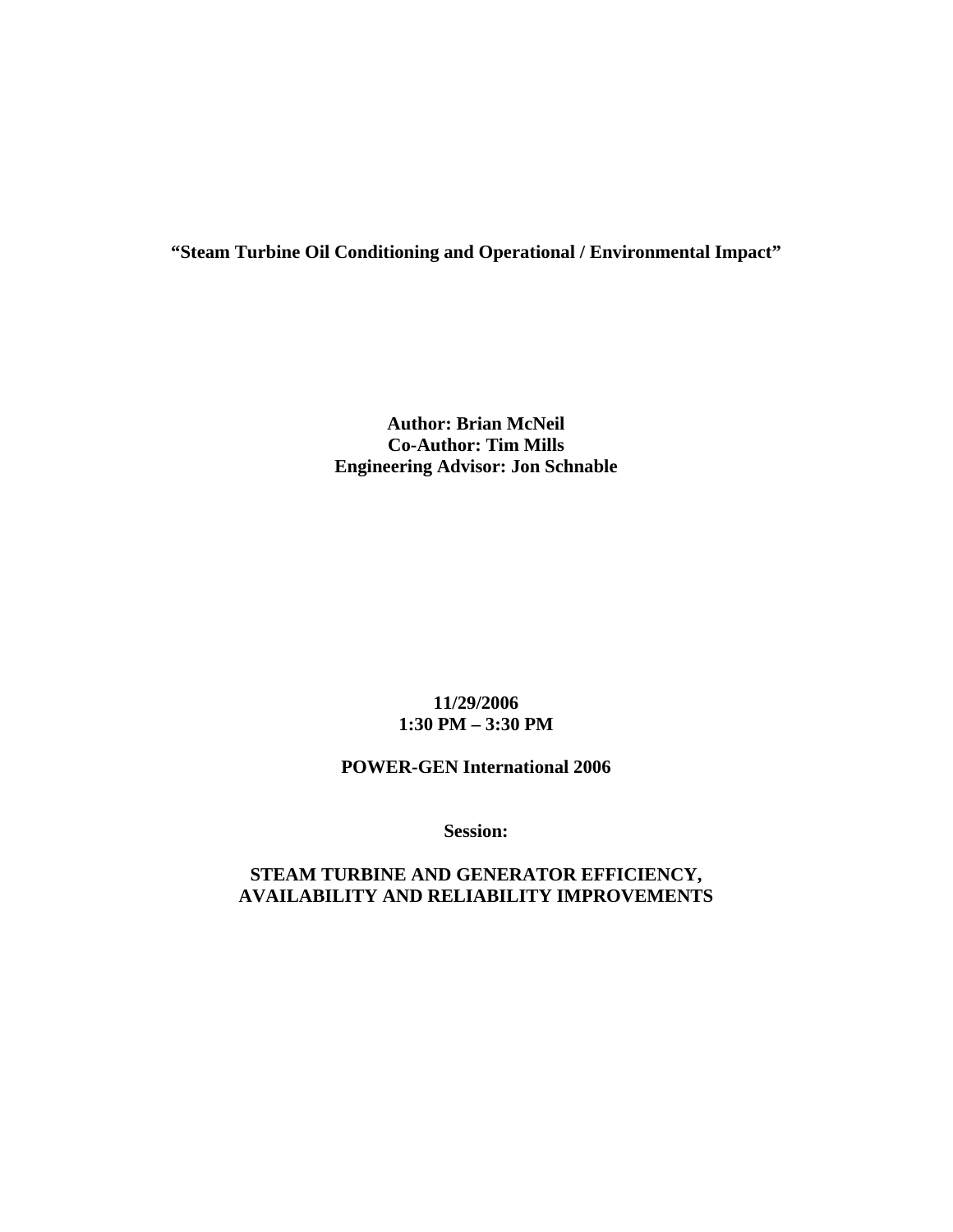#### **Argument**

 $\overline{a}$ 

Assuming factual the statement that steam turbine efficiency is more complex than simple, we might start with simply breaking down what it means pragmatically to talk about efficiency. In terms of both operational and environmental concerns, as the title to this paper brings to bear, efficiency might be most simply seen as the relation between the energy put out by a system to the energy put into the system. For example, with a coal-fired steam turbine, this efficiency would be the inverse of the ratio of the BTU energy value of the coal used to produce the steam to drive the turbine to the energy output from the turbine's generator, translated to its BTU value.<sup>1</sup> Due to heat loss and friction, energy input is lost at each sub-system of the steam turbine, in addition to the high and low pressure turbines: coal pulverizers, boilers, hydraulic control systems, moisture separators, generators, even the oil lubrication system, etc. Each might be analyzed separately in a study of efficiency to determine where the major losses occur, as each system has or is characterized by different efficiencies. Fully understanding steam turbine efficiency lies in the complex interrelatedness of each of these subsystems. For turbine and component manufacturers, the goal is to produce and sell the most efficient system; for the plants that operate them, the goal is to maintain the peak operational efficiency capable within each independent system.

 To this last point we will focus the discussion here – maximizing operational efficiency at the plant level and thereby producing both the greatest return on investment for the cost of the steam turbine system and associated maintenance costs, but also resulting in the least impact to the environment. It will be easier to suggest an argument in favor of lessening the overall environmental impact of power plants particularly, when efficient and cost-effective operational

 $1$  Even this does not account for the already generated electrical energy to each sub-system that would be separate from the energy value of the coal being consumed.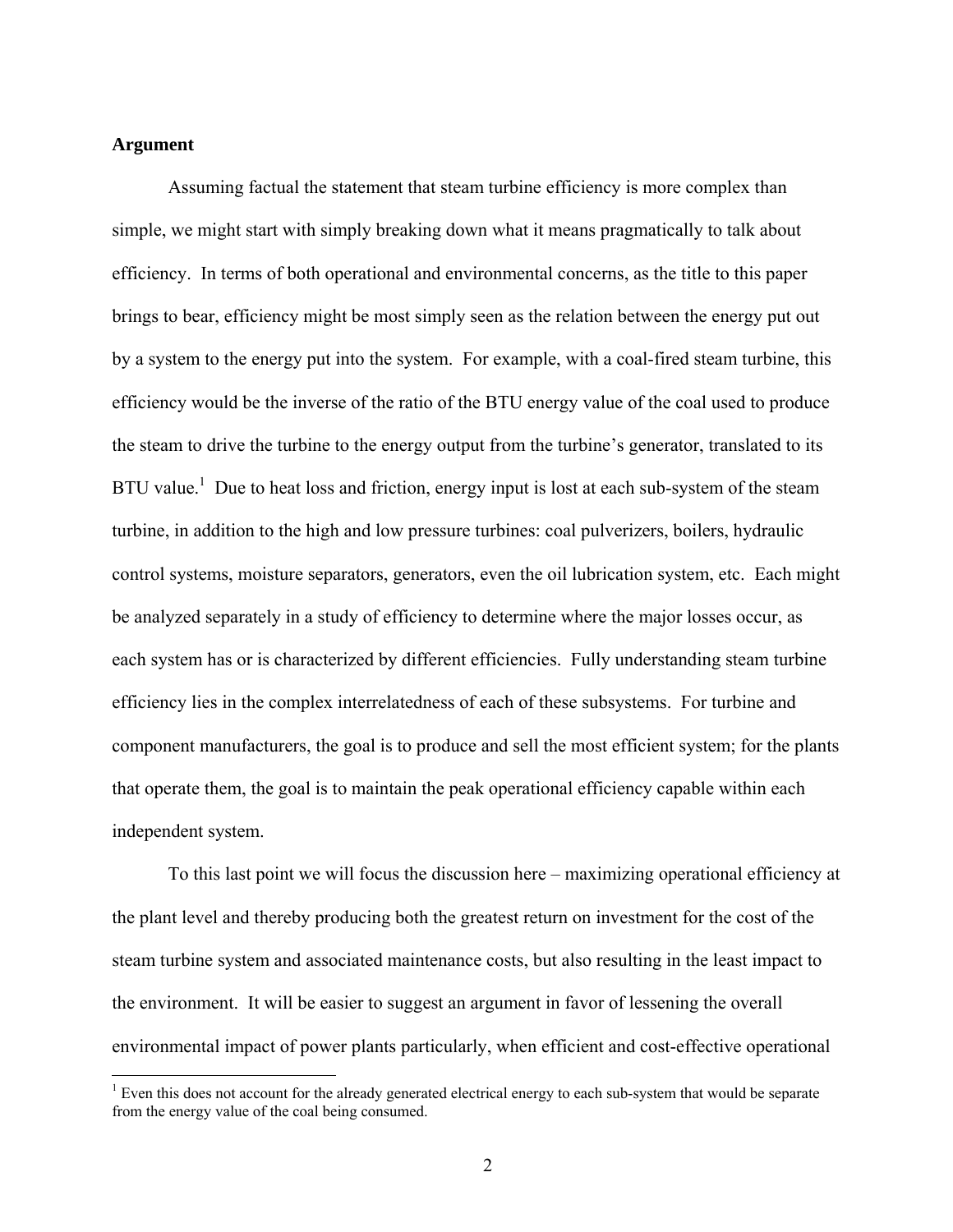practices are easily the best practices for the environment, as perhaps they are in the case of maintaining lubricating oils. To our stated purpose, we will make the argument for the best possible conditioning of the turbine oil lubricating system, and look theoretically at how the connection between efficiency within the steam turbine system impacted by lubrication quality could suggest reduced emissions to the environment. This environmental benefit further supports the argument for the case of optimum oil conditioning in maintenance practice. But first, how might we define "optimum oil conditioning," and what are the operational benefits of this practice?

#### **Operational Benefits**

 In order to define, we must first understand that optimum oil conditioning cannot be separated from the operational benefits it is intended to deliver. For a power plant, the primary goal is the generation of electricity to meet the market demand at any time. To accomplish this, the condition of the equipment must be maintained in as nearly new condition, meaning peak efficiency, as possible. Hence, from a lubrication standpoint, all metal components must be adequately lubricated to protect from wear. The condition of the oil should at a minimum meet the equipment manufacturer's recommendation, but exceeding these recommendations is perhaps better/best practice. To the specific case of the series of steam turbines (both high pressure and low pressure) that make up a single system, and the critical interface between the bearings and the turbine shafts within that system, typical turbine oil recommendations call for a minimum maintained oil cleanliness of  $5\mu$  for particulate and 150 ppm for total water. These specifications accomplish two things: keeping particulate of 5*µ* micron and larger out of the lubrication system to a certain efficiency (Beta 1000, for example) minimizes to nearly negligible the abrasion that

3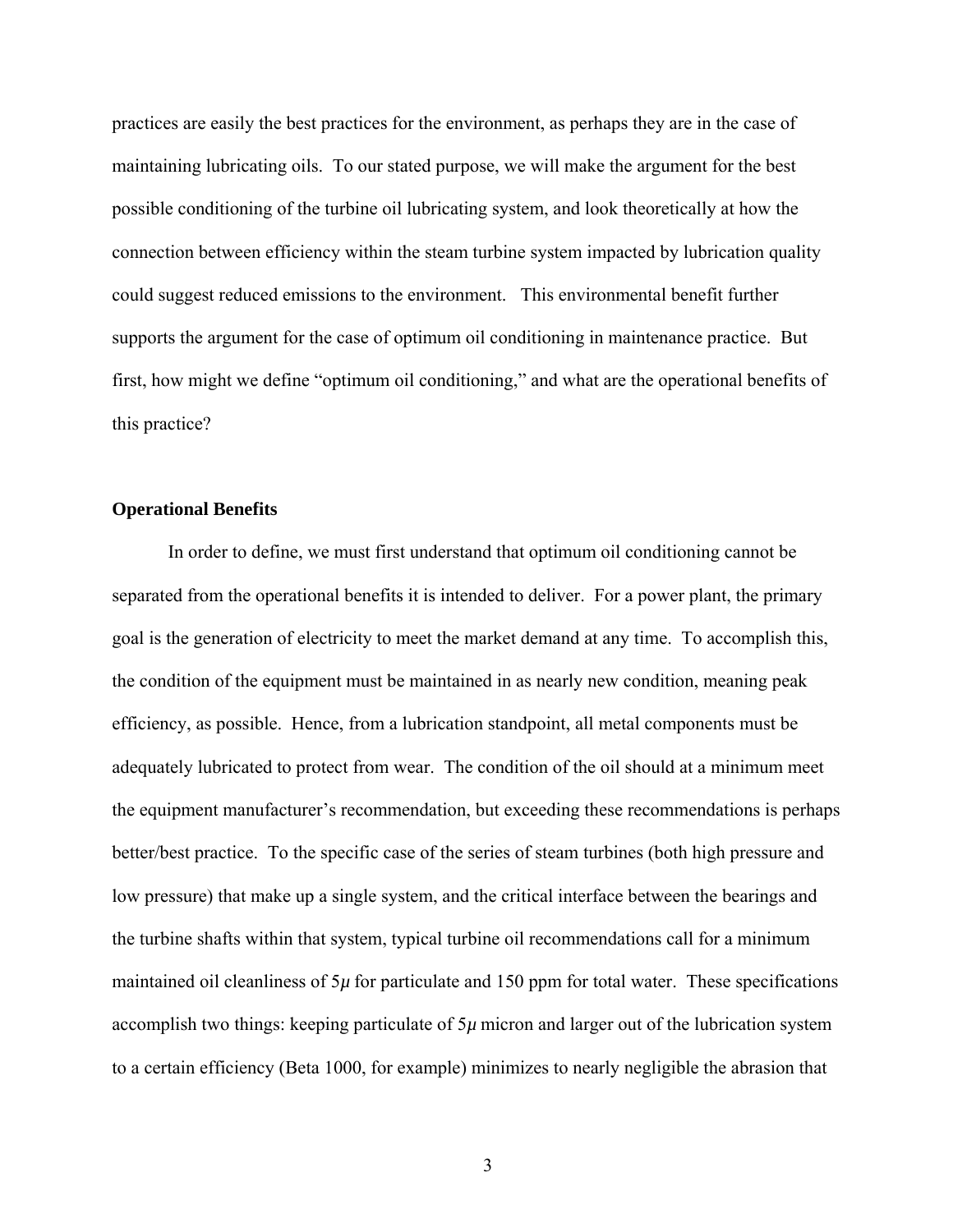might occur at today's designed clearances between the journal and the bearing; adequate "dryness" of the oil, at the 150 ppm specification or even lower, maintains the lubricity of the oil and thereby the proper film thickness between the journal and the bearing, preventing the negative effect of "wiping" of both the journal and the bearing from metal to metal contact. In each instance, particle or water damage of the metal components in the system leads to lost efficiency, but also potentially costly repairs to the turbines' shaft and multiple bearings. Thus, we cannot separate optimum oil conditioning from the operational benefits: that is, maintaining optimum oil condition, that which meets or exceeds what turbine manufacturer's specify, produces the lowest cost to operate by creating the longest bearing life or L10 life, the longest oil life, and the least potential downtime due to forced outages, perhaps the greatest threat to the primary goal of the power plant as stated above.<sup>2</sup> (We will come back to the dollar value of these costs a little later.)

 The question now is how we maintain the oil in its optimum condition to assure both peak efficiency and continuous power generation as needed. It is perhaps too simple and obvious to say that "to maintain oil in its optimum condition we must first know that we are," but this is the point that must be accepted without question. A proper oil analysis program, whereby we know the condition of the oil within the system at any given time and how it is affected by various events, including the changing of the seasons, can assure us that no damage is occurring to those critical components within the system. An oil analysis program should be implemented upon installation of the turbine system: this is perhaps nowhere more critical than with steam turbines, where there is greater potential for water ingression, not just from humidity in the

 $2^2$  As is commonly defined, the L10 life is the time it takes on average before 90% of a group of bearings subjected to the same loads will begin to show fatigue. The goal for properly maintaining the lubrication to the bearing and the journal in the case of steam turbines is to meet and possible extend this time before any repair has to be made to the bearing.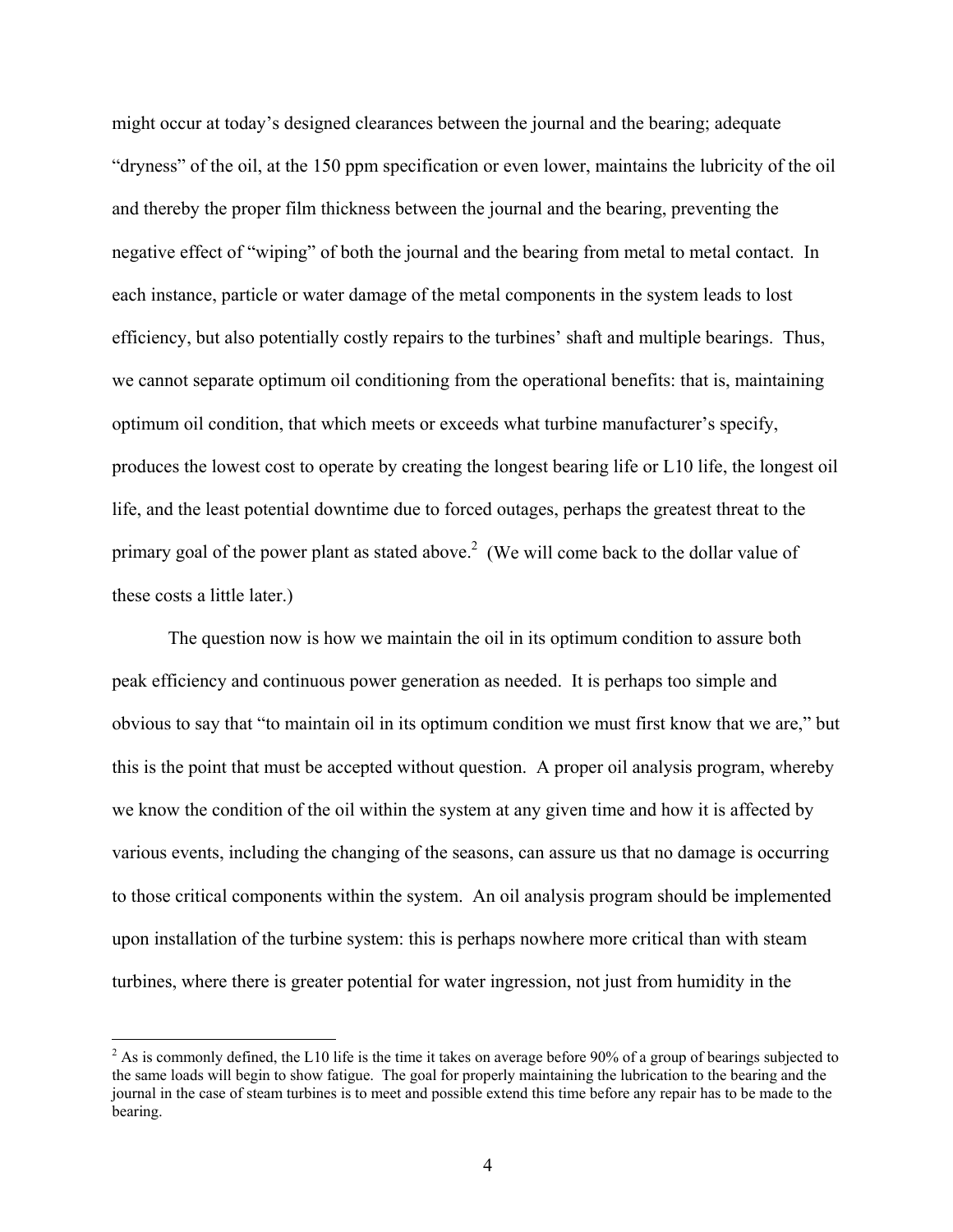environment and the resulting condensation but from a potentially disastrous seal leak.<sup>3</sup> General recommendation within the industry is for a minimum of every three months, but performing analyses on every separate main lubrication reservoir dedicated to each steam turbine system on the order of every month would be better to establish trending of how the oil condition might change, even slightly, over the course of the year due to environmental conditions but also varying demands on the system at peak and off-peak times.<sup>4</sup> Plus, greater awareness at a greater frequency may allow actions to be taken that could save hundreds of thousands of dollars. The longer a system operates when the oil condition is less than optimal, the greater the potential damage.

 Monitoring oil condition as above recommended will suggest that the oil conditioning system, whatever type it may be, is operating effectively, removing damaging particulate and water contamination and protecting the journal and bearings and other critical wear components. But, the protection suggested and provided is time-dependent to the given point in time of the oil sample. Keeping particulate to acceptable levels and maintaining those levels prevents the abrasive damage that may occur, and particulate filtration provided by pleated, micro-glass cartridges is broadly, if not exclusively, accepted as the best method. But water, which may be the more damaging contaminant as it effects viscosity, lubricity and thereby film thickness, deserves special consideration. Just because the total water meets or falls below the recommended specification of 150 ppm does not mean that the turbine system is adequately

<sup>&</sup>lt;sup>3</sup> "The shaft seal on a turbine rotor  $\ldots$  presents a long, tortuous path for any steam leaking through the seal. The seal therefore does not prevent the steam from leaking. The leaking steam is collected and returned to a low-pressure part of the steam circuit." (http://www.energy.qld.gov.au/electricity/infosite/index.htm). In many cases, the leaking steam will carry over into the lubrication system.

<sup>&</sup>lt;sup>4</sup> The Electric Power Research Institute (EPRI) recommends certain minimum tests be conducted every three months, including particulate, water, viscosity, and lubricity, but for the purposes of argument here, we will emphasize that particulate counts to ISO 4406:1999 and total water by Karl Fischer should be done every month, as these two tests will inform if there is a change in the oil condition that alone can damage metal components such as increased particulates, or what might lead to the long term degradation of viscosity, oil lubricity, and the resulting loss of film thickness with increased total water counts.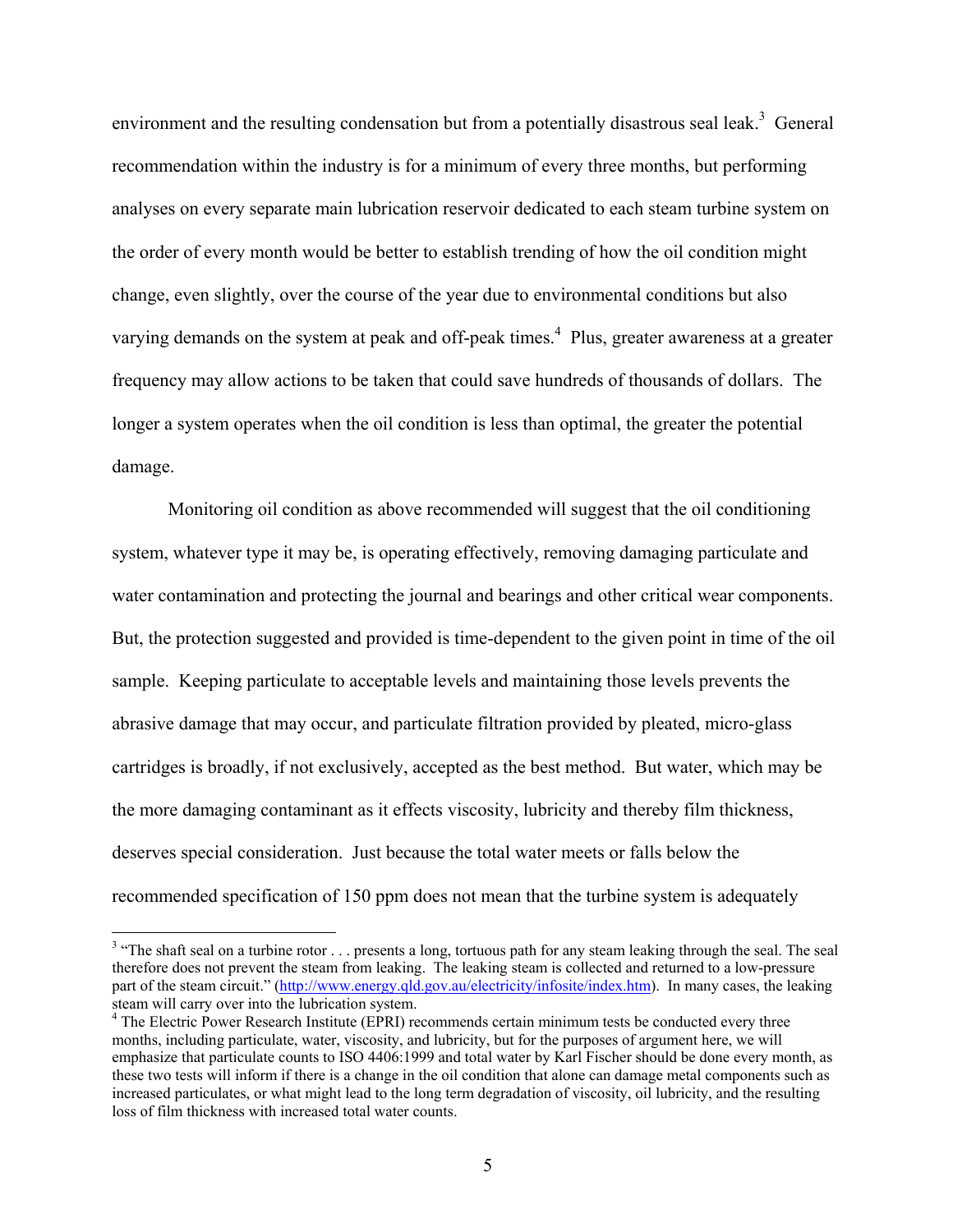protected. Here we will speak specifically of the steam turbine system and what is required for its adequate protection; for there is always the case of the "what if."<sup>5</sup> Water removal technology protects against this "what if." If a seal leak occurs and allows a sudden water ingression into the turbine oil reservoir, then the oil conditioning system is no longer there to maintain the condition of the oil, but rather it is there for preventing the system to be overrun and for protection of metal components in such an event. It is there to take the water out and keep the oil as dry as possible until what time a repair to the seal can be made. To this end, the best protection is provided by the technology that can remove water the quickest, remove the most damaging water (whether free, emulsified, or dissolved), and is the most reliable when needed and the most cost-effective to operate long term; meaning you can run the system the full time that the steam turbine system is operating with the least cost to operate and the greatest probability of working in such an emergency event.

In evaluating water removal technology, we do so then on these four criteria:

- **Process Rate or (Water Removal Rate)**
- Ability to Remove the Most Damaging Water or (Total Water Removal)
- Reliability

 $\overline{a}$ 

Cost-Effectiveness to Operate and Maintain

First, not every power plant accepts the policy, or can appropriate the necessary capital toward that policy, that the best protection (and oil conditioning) for a steam turbine system is a dedicated turbine oil conditioning system, having both particulate and water removal capability. Too often remediation companies are used to "purify" the turbine oil reservoir once or twice a year during scheduled downtime. Or worse, they are called in when there is an emergency, when

 $<sup>5</sup>$  This is why we might see in the case of combined cycle operations that a manufacturer such as GE will specify</sup> particulate removal systems on both the gas and steam turbines, but will only specify water removal technology on the steam turbine. The water removal technology is there for the "what if": what if there is significant ingression of water into the lubrication system as would result from a seal leak. In each case, the technology for both is sold on the reservoir with the system, specified by GE. Not every manufacturer follows this model, but leaves it to the project management for installation to specify.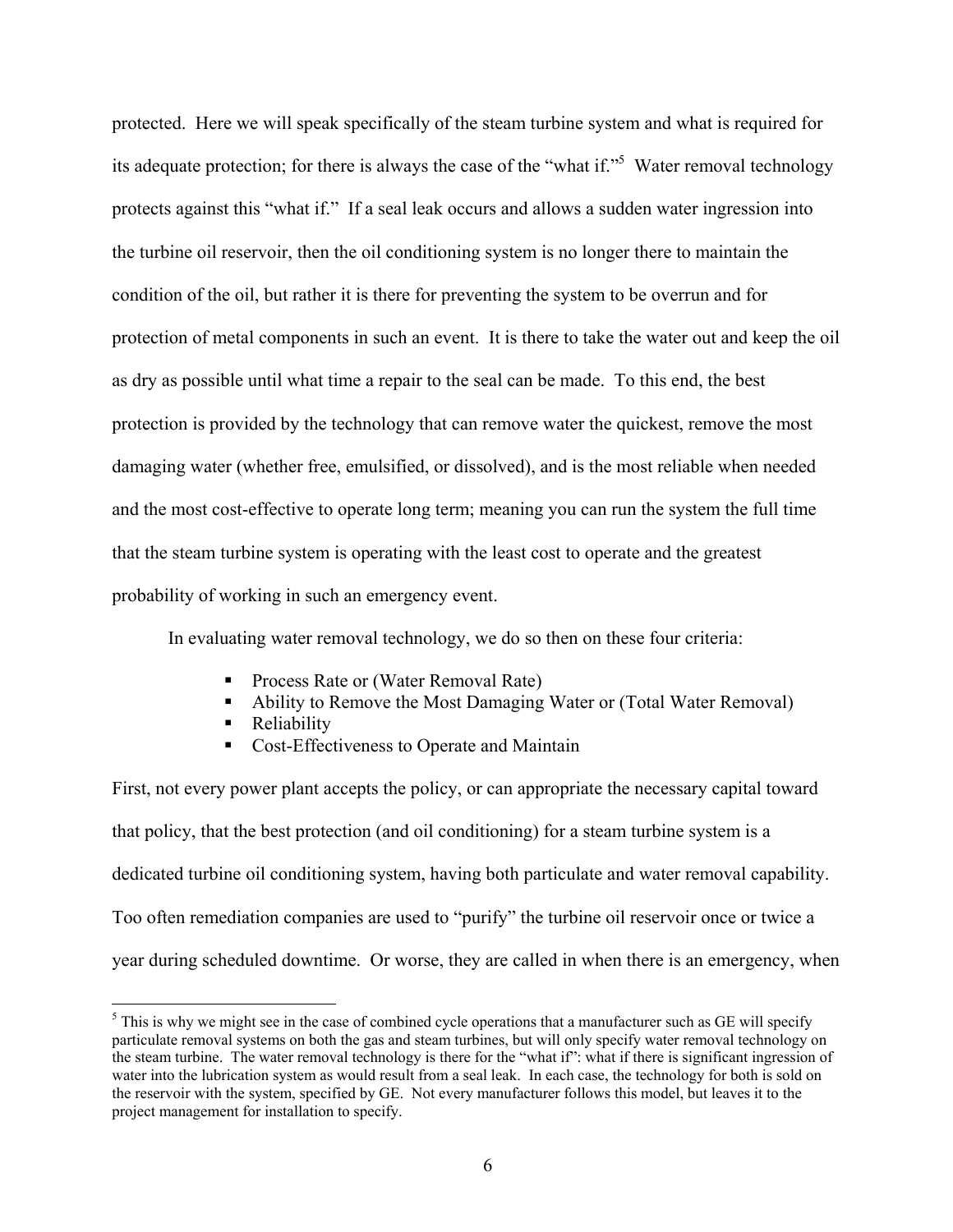sampling reveals that the oil condition is beyond desired specifications. Another practice is to have a flushing system available internally for the regular purification of the oil reservoir or for emergency water situations; facilities will many times use centrifugation technology for this system because of its high water removal rate. But if it meets the first criteria above, why not dedicate the centrifuge to the reservoir full-time? This may be for different reasons, but primary is the reliability coupled with the operating costs for the centrifuge: the centrifuge with its myriad of moving parts itself requires regular scheduled maintenance, as much as every three months, and then an involved overhaul once a year.<sup>6</sup> As many power plant maintenance engineers suggest, the centrifuge's maintenance requirements make it unreliable to crisis situations. Plus, there is the additional issue of whether a centrifuge can effectively break an emulsion and thus remove all the free water in the turbine oil – free water being arguably the most damaging water to the bearings and journals, and leading to wiping.

In many cases, power plants have allocated resources and do have dedicated equipment for each reservoir. This may be of four basic types: the centrifuge, as already discussed, the gravity separation system, a coalescing/separating system, or one form of vacuum technology (distillation or dehydration). The centrifuge and the gravity separation system make use of the same force, except that the centrifuge mechanically increases gravity by as much as 2200 times. The gravity separation system is very common to older power plants and many still swear by it, but like the centrifuge it has its weaknesses based on the criteria above.<sup>7</sup> In the case of gravity separation, it would seem that no criterion is met, but it can and does keep the oil in optimal

<sup>&</sup>lt;sup>6</sup> This comment is based on multiple conversations with power plants still using centrifuge due to lack of capital or other extenuating circumstances.

 $<sup>7</sup>$  Systems such as the Bowser 832-P are still in operation throughout the world, from the US to China, no matter</sup> which direction you travel. It is common that you will here the Reliability Engineer or Lubrication Specialist of the power plant swear by these systems: "I have been using it four 50 years and have never had a water problem." But this statement begs the question that we are attempting to answer here: that if you had a sudden water ingression, would the technology in the system be capable to the task?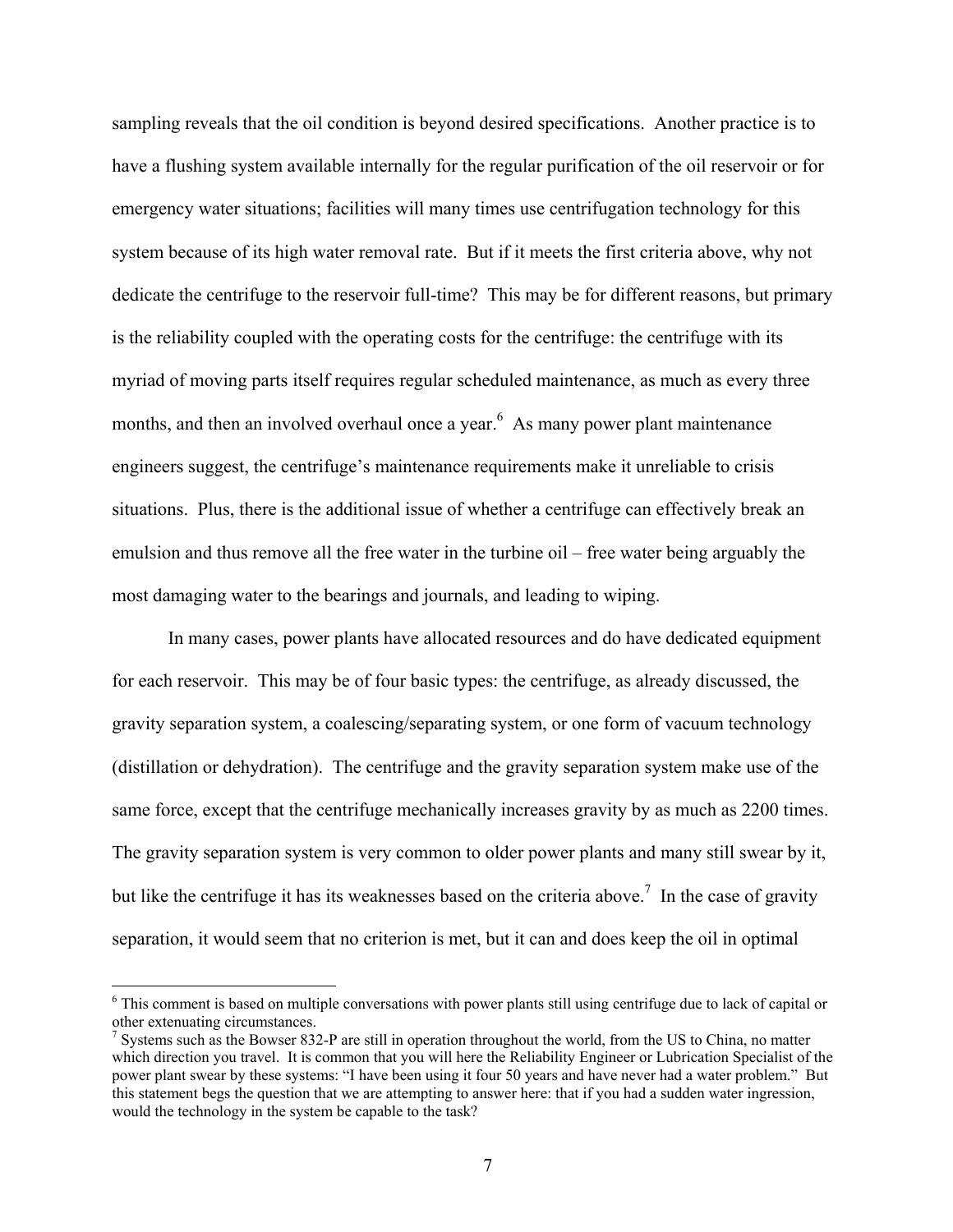condition if there is no sudden water ingression. As a system that relies primarily on gravity and passing the oil over a series of hydrophobic screens, it has one of the lowest water removal rates, will not effectively break an emulsion, and because of the low water removal rate is not reliable in the event of a leaking seal. It is, however, relatively simple and inexpensive to maintain. This brings us to a comparison between the two other technologies (coalescing/separating and vacuum) that are more commonly seen in newer steam turbine installations, at least those of the past 20 years, but also to many older steam turbines where power plants have upgraded to newer filtration technology because the threat of a seal leak may be even greater than in turbines with newer technologies and built to tighter tolerances. For a more detailed explanation of the differences between coalescing/separating and vacuum technologies, please see the cover article, "Oil and Water Shouldn't Mix," *Power Engineering*, April 2006. We will state simply that today's advanced coalescing/separating technology is currently the best at meeting the criteria established and thereby providing the best and most reliable dedicated turbine oil conditioning solution for main turbine reservoirs in power plants, even better than those hybrid coalescing/vacuum systems available on the market today.<sup>8</sup> Coalescing technology provides the best total water removal rate for the total operating costs in the event of an emergency seal leak.

Now to return to those potential costs associated with inadequate turbine oil conditioning. The purpose of dedicated filtration is to accomplish just one thing that goes to the bottom line for the power plants; as stated earlier, that is "the generation of electricity to meet the market demand at any time." It is the "any time" where dedicated filtration is absolutely critical. It accomplishes this by continually cleaning the oil to maintain ideal lubricity, thus reducing to negligible the coefficient of friction between the journal and the bearing and minimizing wear as

<sup>&</sup>lt;sup>8</sup> For a mathematical comparison of coalescing to combined coalescing/vacuum technologies, based on published water removal rates, please contact the author. A similar model was used to compare vacuum distillation to coalescing in the above referenced *Power Engineering* article.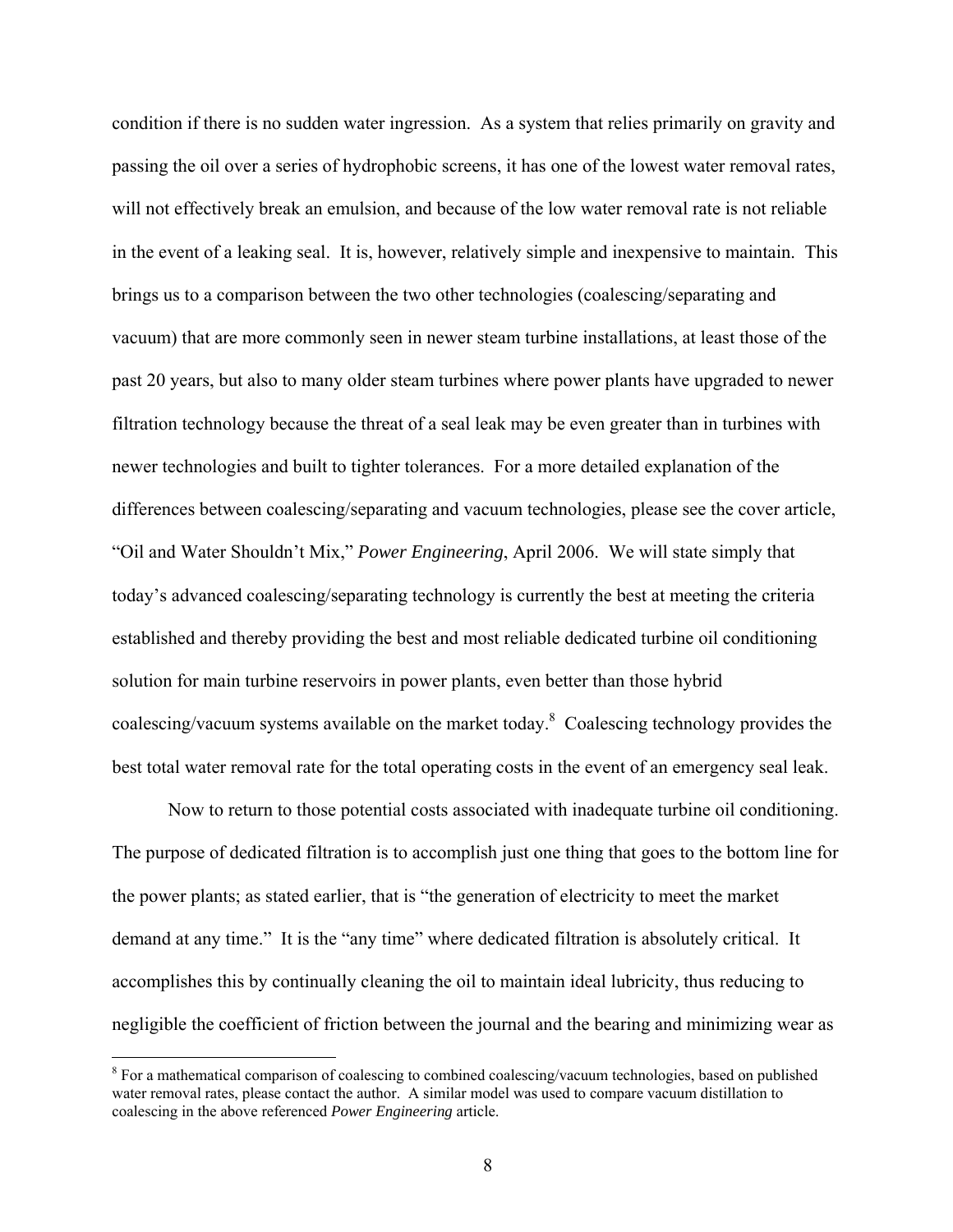little as possible. To these effects – clean oil, negligible friction, and minimized wear – we can associate certain costs to be avoided, a return on the investment in the dedicated oil conditioning system. The savings result primarily from (1) fewer scheduled maintenances, (2) longer oil life, (3) maximum bearing life (the L10 life), and (4) greater energy efficiency (perhaps the most difficult to measure but what will be addressed later).

First, scheduled maintenance at most facilities is kept to twice a year during fall and spring outages, when demand for power is not at a peak. During this time, which can span 2-3 weeks per turbine or longer if the number of turbines per facility is less, multiple procedures may be performed: an oil flush (usually if dedicated filtration is not the norm), the addition of makeup oil if required, more detailed oil analysis than might be done during normal sampling, reservoir inspection, seal repair if required, and other inspections to determine if additional maintenance to sub-systems is necessary: pumps, motors, fans, gearboxes, coal pulverizers, boilers, generators, etc. As perhaps will be evident below, with proper oil conditioning and a comprehensive sampling program to establish a detailed trend line, maintenance might be scheduled only once yearly for many current twice-yearly practices. The only thing that might need the twice-yearly maintenance is the dedicated oil conditioning system.<sup>9</sup>

As to the more time-consuming and costly repairs such as replacing bearings or rebabbitting, these can be extended to longer intervals on average with adequate and dedicated oil conditioning. This goes to insuring the maximum potential of the bearing life, known as the L10 life – extending as long as possible the time to when first wear signs are indicated. Avoiding these more costly repairs is the goal; having to pull bearings for replacement or repair can cost more than \$100,000 per bearing from the combined repair and the maintenance hours required

<sup>&</sup>lt;sup>9</sup> Maintenance could consist then of a half-day to drain the oil from the system to a low-enough level to replace critical particulate and water removal elements and replace seals; keeping the system at optimal performing conditions until the next scheduled maintenance.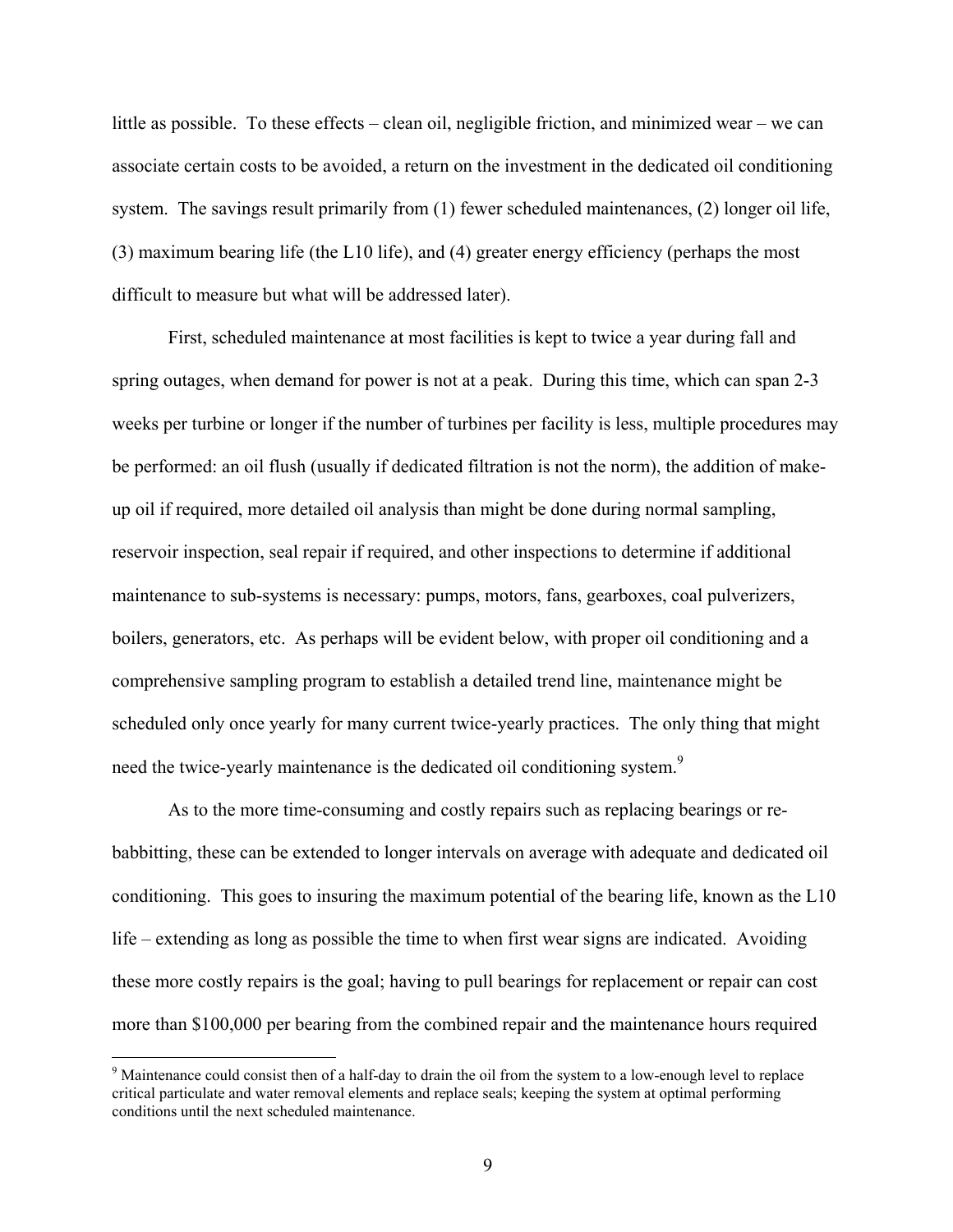for the breakdown and reinstall.<sup>10</sup> The benefit of continually conditioning the oil while in use, keeping it to even below the turbine manufacturer's specifications will typically result in the potential for maximum bearing life. The emphasis is again on water being the most critical contaminant to control and keep to a minimum within the lubrication system. The graph below shows a theoretical comparison between total water content and bearing life.<sup>11</sup>



This indicates that dryness in the 100-150 ppm range will stand the best chance of realizing the longest life for the bearing. Typical questioning of reliability engineers and lubrication specialists at many facilities shows that total water in the 200-250 ppm is often an acceptable level; in the minds of many people, this does not constitute a "water problem." It is perhaps the filtration expert that is amazed at this level being acceptable at all or under any circumstances.

Both bearing life and fewer scheduled maintenances are the product of longer oil life: this is a logical given if the oil is conditioned properly while in use, especially with respect to keeping the oil as dry as possible. It is typical where dedicated filtration is the norm, that

<u>.</u>

 $10$  And with the greater desire to extend bearing life and equipment reliability, turbine manufacturers look to ever more-advanced and thereby expensive alloys for the babbitting of bearings and the coatings of turbine blades and other metal wear items. Repair and replacement costs can only go higher as a result, more than a simple adjustment due to inflation.

<sup>&</sup>lt;sup>11</sup> Graph has been extrapolated from arguments that point to the detrimental impact of even small amounts of water to bearing life. See for example, Chris Rehmann, "Improvements in Bearing Life Using New Sealing Technology," Proceedings of the Twenty-Second International Pump Users Symposium, 2005.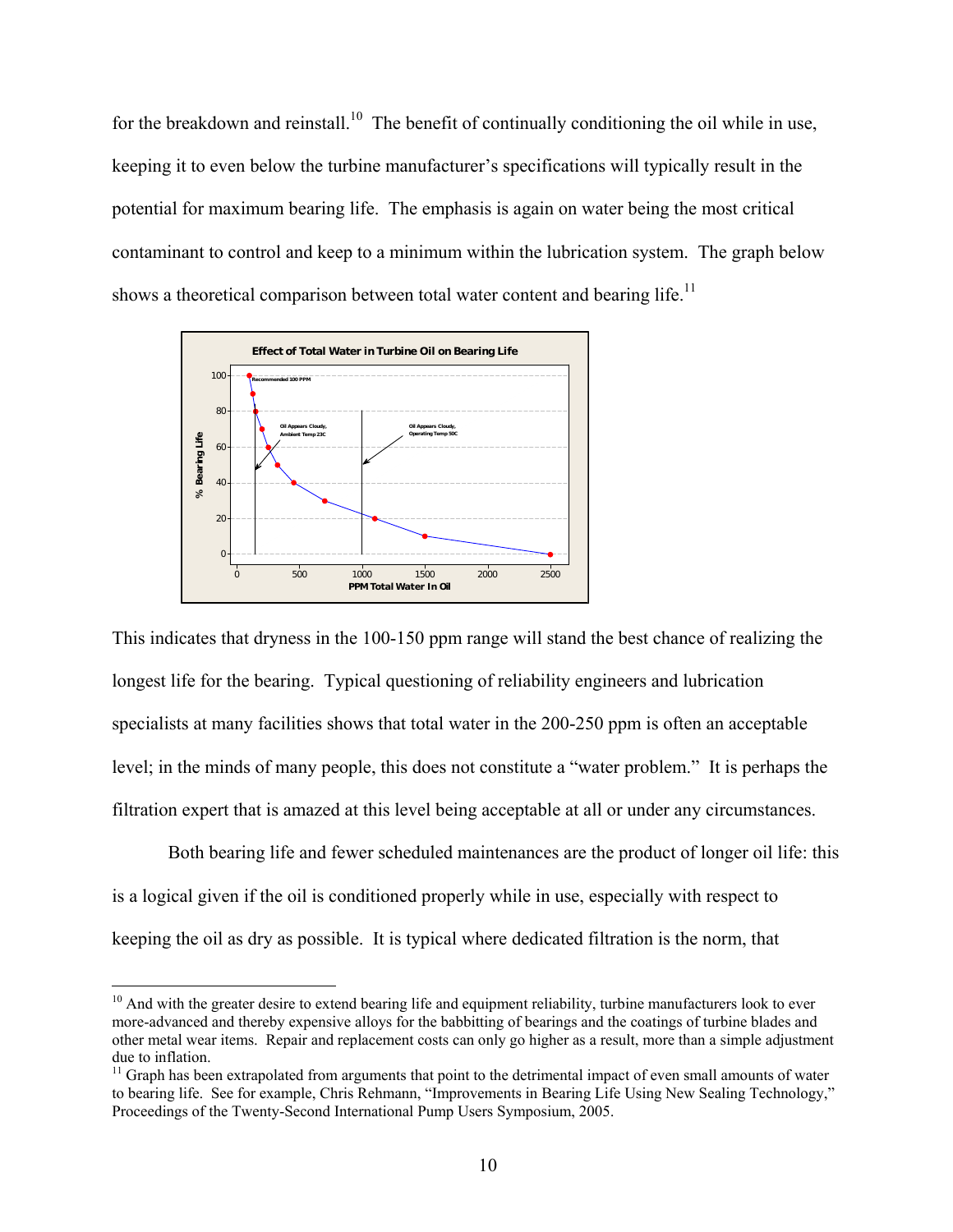flushing (a flush here will be defined as a one-time purification of an oil reservoir to return the oil to as near a new state as possible) as a yearly or twice-yearly practice can be avoided; this results in an estimated \$25,000 savings per flush for a 10,000-gallon reservoir. And, as we may commonly see where dedicated filtration is the policy, oil life may be extended to 25 years or longer. But without adequate filtration, we could see oil replacement on the order of every 5 years; in a recent conversation with a Chevron Corporate Account Manager from Malaysia, it was indicated that replacing turbine oil every 5 years is the norm throughout much of Asia, Indonesia, and Malaysia. The difference between a 5-year replacement and a 25-year replacement, at today's turbine oil prices (on a 10,000-gallon reservoir) would result in a \$600,000 greater cost if replacing every 5 years.<sup>12</sup> It should be easy to see the simple justification needed for an oil conditioning system for a 10,000-gallon reservoir that might cost only \$100,000 USD. Add to the replacement costs the potential disposal costs that could be as much as \$5 per gallon and it is hard to fathom why changing out the oil every 5 years would be an acceptable practice.

#### **Environmental Impact**

 $\overline{a}$ 

This brings us to the more complex measurement of energy efficiency for the steam turbine system as it might result from optimum oil conditioning. It is here that we can posit theoretically the environmental benefit that oil conditioning can impact, simply in the matter of reducing oil waste and more complexly in reducing the amount of energy consumption (energy input) of the steam turbine system. For the environment, this is particularly critical in the case of coal, as already suggested, and as certainly is the focus of most environmental concerns resulting in regulation, but also in improved technologies to make more environmentally friendly what is

 $12$  Estimate is based on conservative price of 15 USD per gallon of typical ISO 32 turbine oil.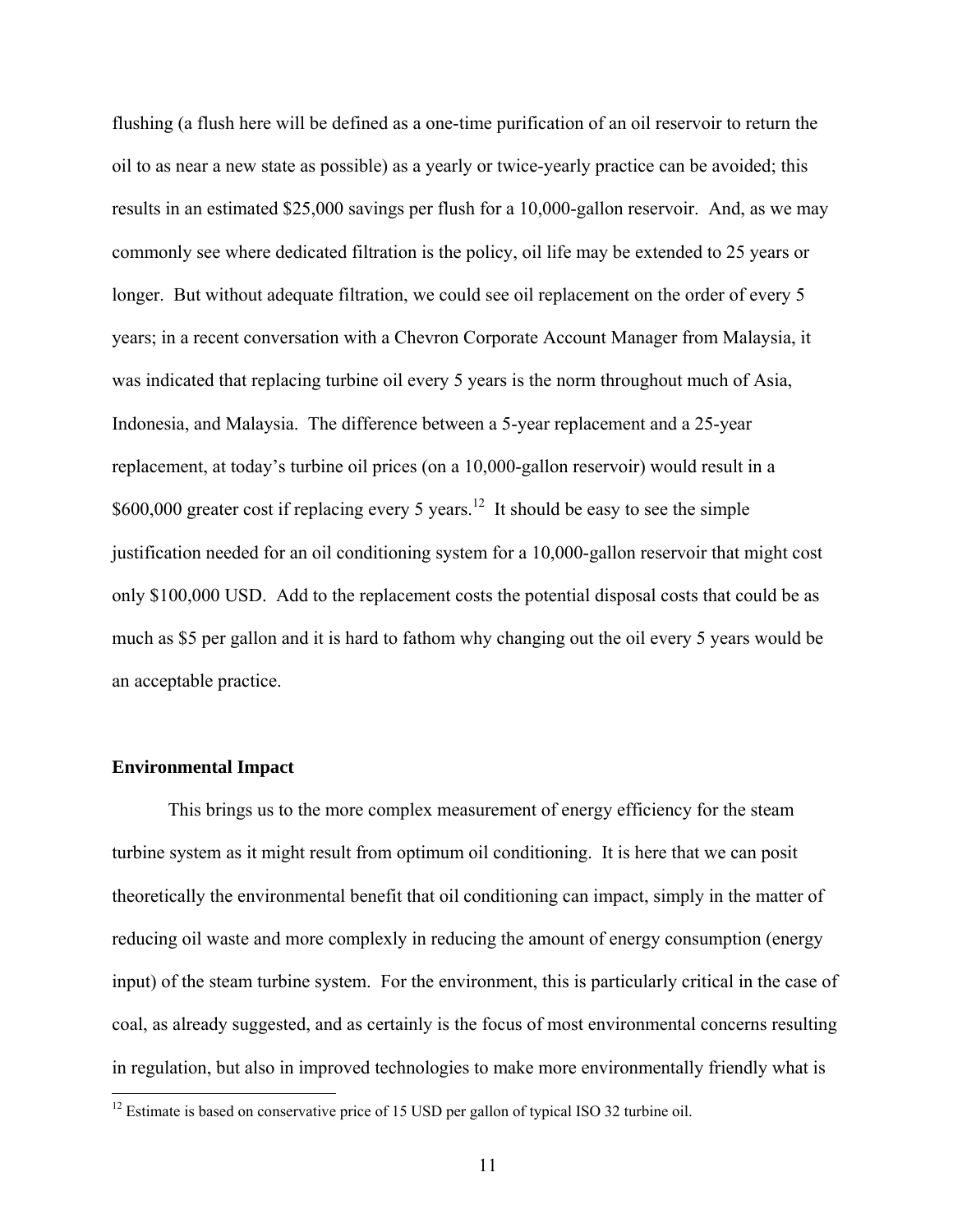still the most abundant and practical resource for power generation. In addition to new alloy materials for surfacing both journals and bearings to improve efficiencies, recent efforts to lessen the environmental impact of fossil fuel burning include  $CO<sub>2</sub>$  Capture and Sequestration, represented in fuel decarbonization efforts, oxy-fuel firing, and post-combustion capture which is common through several means.<sup>13</sup> Other efforts look to the more complex but still more promising coal gasification technology with expected increases in power plant efficiencies from 33% to 60%, with reduced  $CO_2$  emissions of as much as 50%.<sup>14</sup> The below chart indicates the historical increase in  $CO<sub>2</sub>$  emissions toward the total greenhouse gas effect.<sup>15</sup>



(While  $CO_2$  is increasing,  $SO_2$  and NO are decreasing, making  $CO_2$  emissions of the greater concern.) While each of the aforementioned ideas for reducing  $CO<sub>2</sub>$  emissions has their benefit, they can affect negatively the overall efficiency of the power generation process due to their significant energy and in some cases infrastructure requirements. This becomes the tradeoff, indicating more analysis be done for the best overall plan to lessen environmental impact.

<sup>&</sup>lt;sup>13</sup> For a more-detailed explanation of these processes and the attraction or detraction to each as a viable means for lessening the environmental impact, see "Controlling Power Plant CO<sub>2</sub> Emissions: A Long Range View," Marion, J., Nsakala, N., Griffin, T., and Bill, A.; www.netl.doe.gov/publications/proceedings/01/carbon\_seq/1b2.pdf. 14 Cited in "High-Efficiency Coal/Solid Feedstock: Advanced Gasification System," *US Climate Change* 

*Technology Program: Technology Options for the Near and Long Term*, November 2003, Page 63.<br><sup>15</sup> Excerpted from, "Carbon Sequestration Technology and Roadmap Plan 2006," National Energy Technology

Laboratory, June 2006.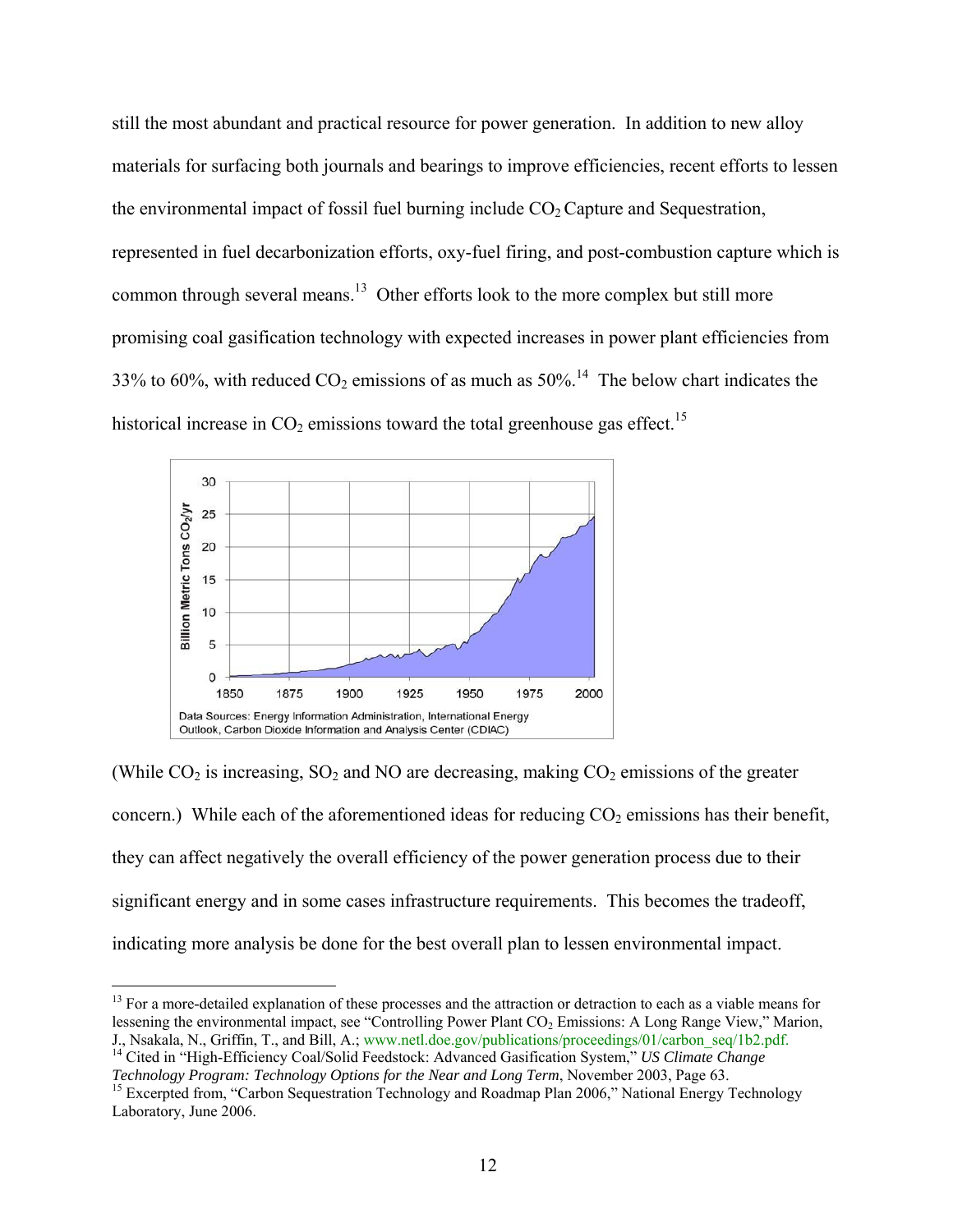If we can assume the connection between efficiency and reduced emissions, then a program directed toward improving efficiency as it results from standard best operational practice, as with the case of oil conditioning, might be viewed as a no-brainer. Considering the financial numbers above, the justification and ROI apparent should make this a simple conclusion to draw, but where facilities around the world are still replacing oil every 5 years, something is amiss. In the next chart, we see the evident correlation between efficiency and lessening of the environmental impact: $16$ 



While the chart focuses on the primary correlation to emissions and efficiency for combinedcycle gas turbines of ALSTOM Power design and installation, the information is relevant to show that emissions might be drastically reduced by as much as 22% with just a 12-15% increase in efficiency of the total turbine system. These figures are in keeping with the projection above of a 50% reduction in  $CO_2$  emissions for a 27% increase in efficiency. Thus, we might expect a reduction in emission of 1.4-1.8% for each 1.0 percent efficiency improvement; we will use the median of 1.6% for any future calculations, financial or otherwise.

<sup>&</sup>lt;sup>16</sup> See note 12 for source information on chart.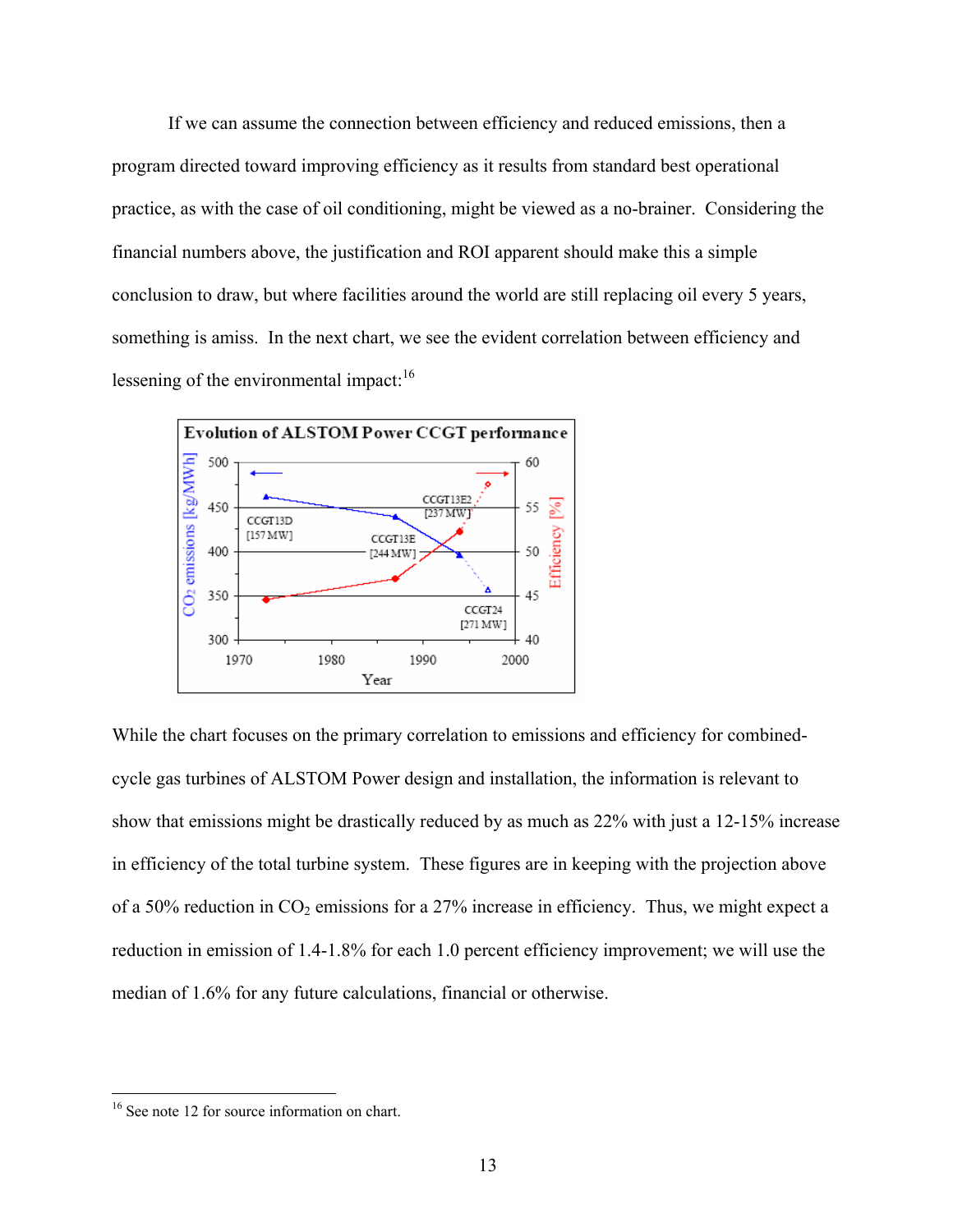We return again with where this diversion began: the impact of optimum turbine oil conditioning to turbine efficiency and the resulting environmental impact, now independent of the transparent cost savings which would justify the use of dedicated oil conditioning equipment separate from environmental concern and for any regulatory compliance, and even separate from energy input savings. To continue, the connection must be made theoretically, but logically, as no comprehensive study of ideal oil lubricity between metal components in steam turbines has been done; at least not discovered by this author at the time this was written. We come back to the correlation that ideal lubricity leads to reduced and minimum coefficient of friction which in turn leads to greater efficiency:

Ideal Lubricity ≈ Minimum Coefficient of Friction  $\approx$  Greater Efficiency Historically, it has been too commonly the industry argument that minimal increases in friction are more easily compensated by increased energy into the system to overcome the friction: "While the increased drive torque required to overcome the increased frictional resistance is of very little concern, the side effects of increased bearing temperature and wear of the bearing and/or journal are of major concern."<sup>17</sup> The goal has not been in lessening environmental impact, thought to be insignificant, but rather as stated, preventing the more "costly" bearing and journal wear. Such mindset reflects perhaps a historical circumstance of low fuel prices that would make negligible the additional BTU value required to increase the drive torque.

 We have continually made the argument that water is potentially the more damaging contaminant within the turbine lubrication system; because water has the greatest negative impact to the film thickness between the journal and the bearing. Viscosity breakdown, oxidation, and lost lubricity in the oil minimize film thickness – what results from the

<sup>&</sup>lt;sup>17</sup> Electric Power Research Institute, *Guidelines for Maintaining Steam Turbine Lubrication Systems*, "Bearing Lubrication Principles," 1986, 6-3.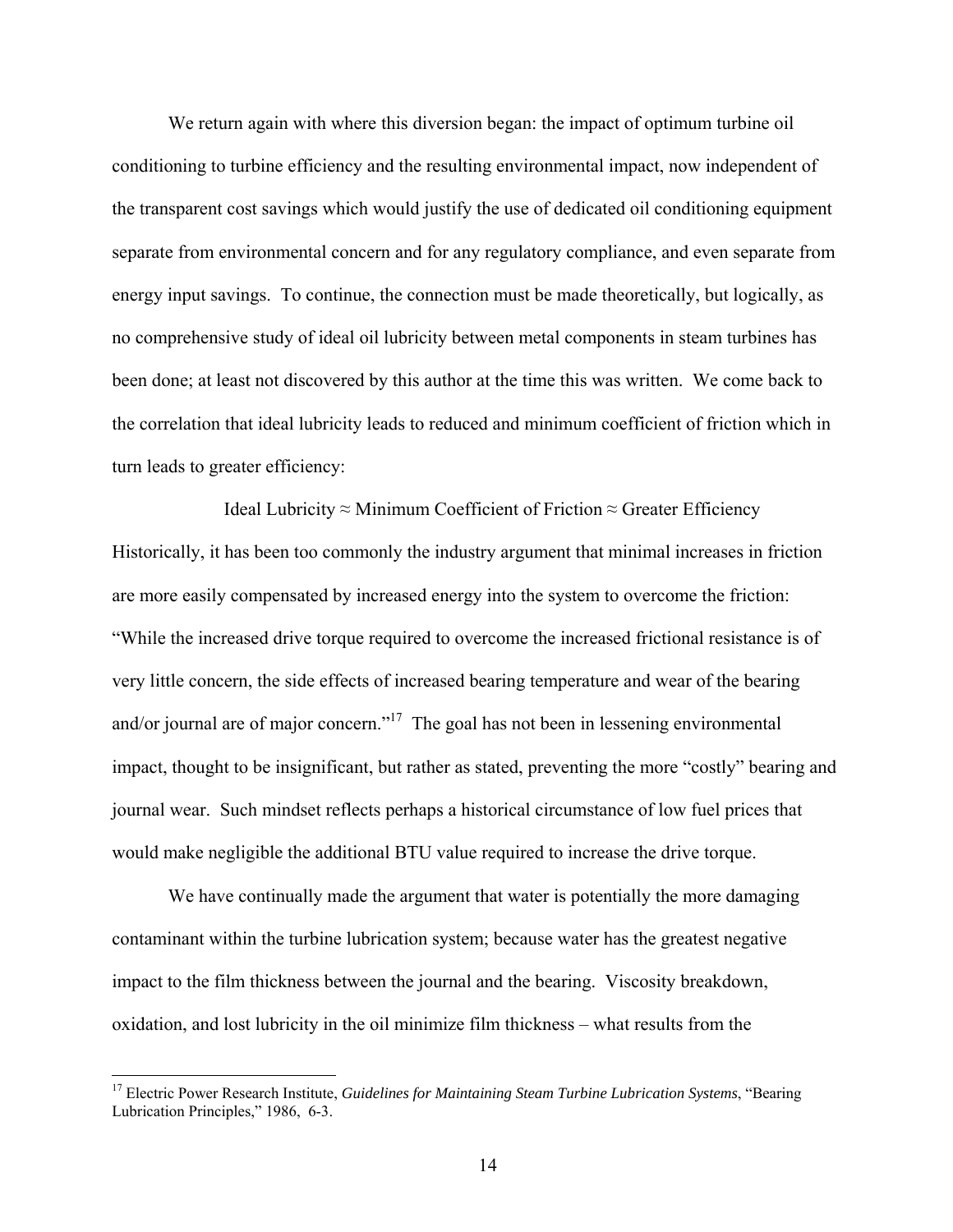detrimental effect of total water greater than the saturation point of the turbine oil. This "loss" increases the load on the shaft and the bearing, leading to wiping, and the potential decrease in the realized life of the bearing. At a minimum, it contributes to a greater potential for premature failure resulting in costly forced outages. The increased coefficient of friction and the corresponding energy input into the system to overcome this friction is what drives the loss of system efficiency. We might represent this theoretically in the following graph:



The full impact to the coefficient of friction can vary; depending on the negative impact that water may have on all bearings and shafts that make up today's modern main steam turbine system (comprised usually of one high-pressure turbine and three low-pressure turbines). Primary variables include load, speed, and resulting oil viscosity; secondary variables include clearance, oil flow, and surface roughness as a result possibly of abrasion. We can only speculate, without further study, that the loss in efficiency might be in the range of less than 1% to more than 10%. Coming back to consider what might be a negligible to "minor" energy input to overcome the increased friction, the resulting emissions increase could be in the order of 1- 16% – certainly not negligible in today's climate.